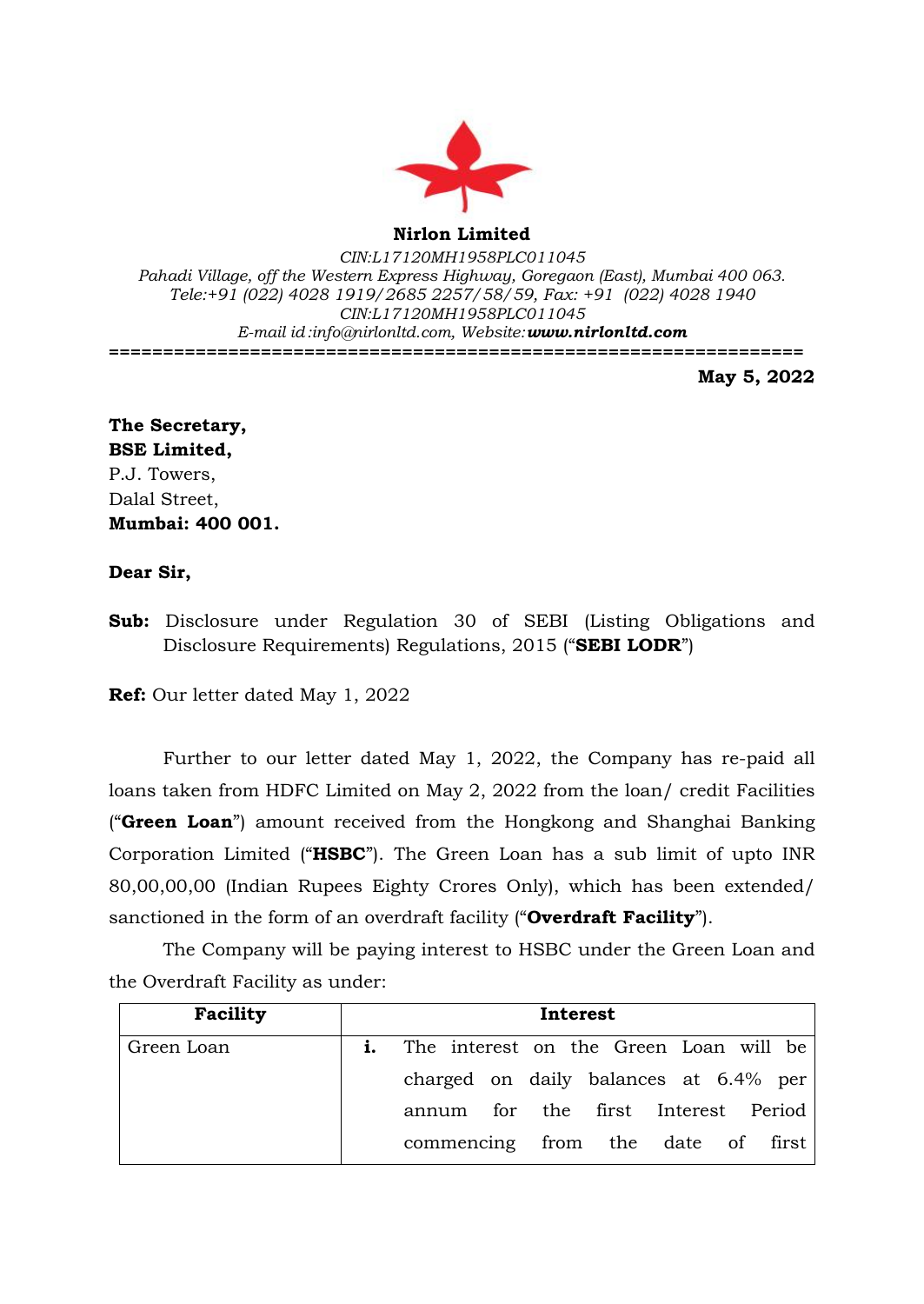| disbursement ("Start Date") till the date J. P.    |
|----------------------------------------------------|
| Morgan Services India Private<br>Limited           |
| commences the payment of license fees as           |
| per the leave and license agreement entered        |
| into by it with the Company. For the residual      |
| term of the first Interest Period (i.e. from the   |
| date J. P. Morgan Services India Private           |
| Limited commences payment of license fees          |
| till the end of the first Interest Period), the    |
| rate of interest will be 6.1% per annum            |
| ("Second Interest Rate") and payable               |
| monthly.                                           |
| ii.<br>Interest rate for the second Interest       |
| Period:                                            |
| The rate of interest for the second Interest       |
| Period shall be 6.1% per annum being the           |
| Benchmark Rate applicable on the first day         |
| of the<br>second Interest Period and the           |
| margin adjusted accordingly.                       |
| iii.<br>Interest rate for third and subsequent     |
| <b>Interest Periods:</b>                           |
| rate of interest for the third and<br>The          |
| subsequent Interest Period shall be                |
| the Benchmark Rate applicable on the first         |
| day of the applicable Interest Period plus         |
| Margin.                                            |
|                                                    |
| The capitalised terms used hereunder (for the      |
| Green Loan) will have following meaning:           |
| "Benchmark Rate" means 3 M T-bill at the           |
| beginning of the month of disbursement date and    |
| at the beginning of the month for the respective   |
| Interest Period.                                   |
| "Interest Period" shall mean a period of 3 (three) |
|                                                    |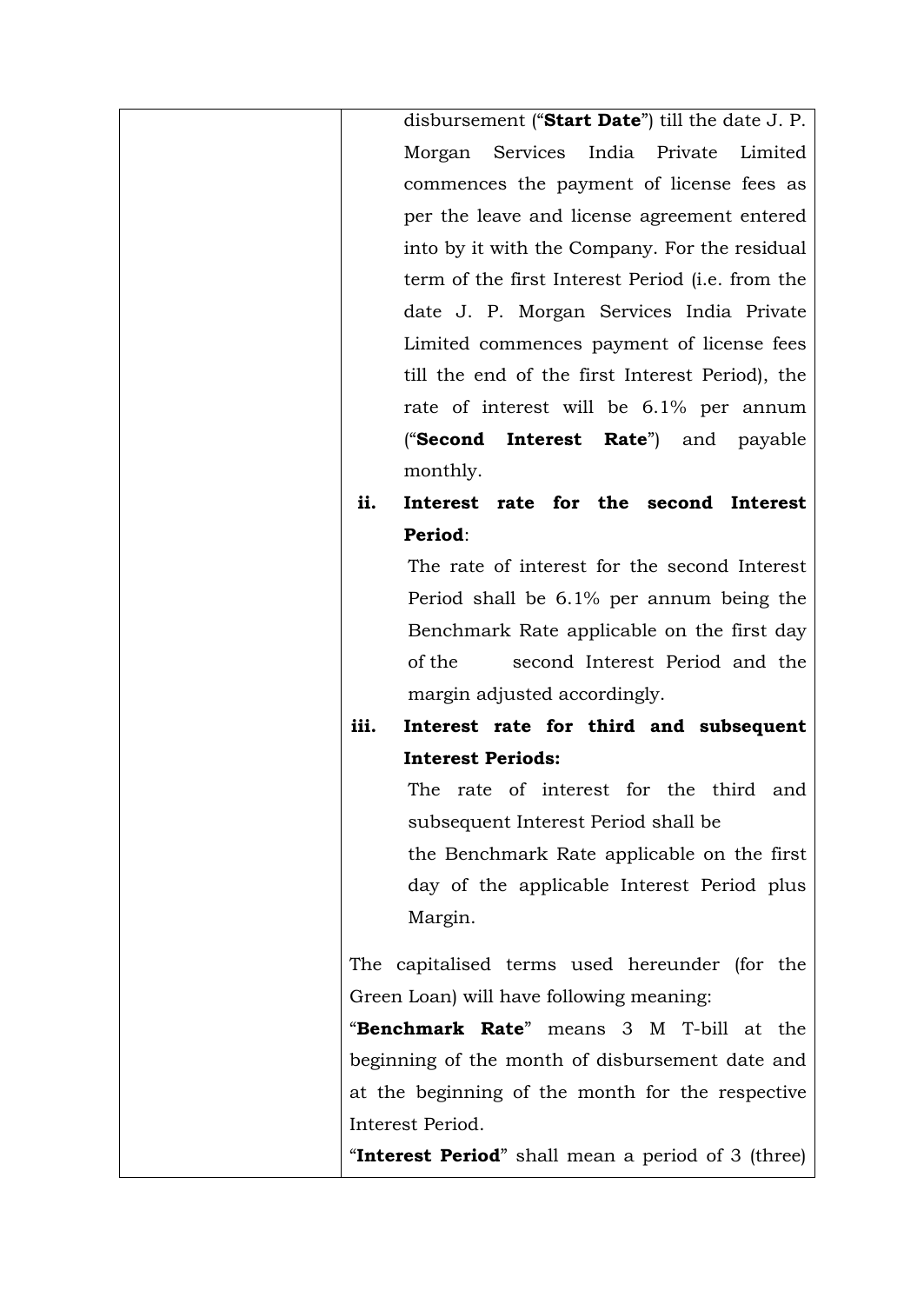|                    | months commencing from the Start Date.             |                                 |
|--------------------|----------------------------------------------------|---------------------------------|
|                    | "Margin" means the difference between the Second   |                                 |
|                    | Interest<br>Rate (i.e. 6.1% per annum)             | and                             |
|                    | Benchmark Rate applicable for the month of April,  |                                 |
|                    | 2022 i.e. 2.33% p.a.                               |                                 |
| Overdraft Facility | Interest rate for the first Interest Period:<br>i. |                                 |
|                    | The interest on the Overdraft Facility will be     |                                 |
|                    | charged on daily balances at 6.9% per              |                                 |
|                    | first<br>for<br>the<br>annum                       | Interest<br>Period              |
|                    | commencing from                                    | the date<br>$\circ$ of<br>first |
|                    | disbursement ("Start Date") till the date J. P.    |                                 |
|                    | Morgan Services India Private                      | Limited                         |
|                    | commences the payment of license fees as           |                                 |
|                    | per the leave and license agreement entered        |                                 |
|                    | into by it with the Borrower. For the residual     |                                 |
|                    | term of the first Interest Period (i.e. from the   |                                 |
|                    | date J. P. Morgan Services India Private           |                                 |
|                    | Limited commences payment of license fees          |                                 |
|                    | till the end of the first Interest Period), the    |                                 |
|                    | rate of interest will be 6.6% per annum            |                                 |
|                    | ("Second<br>Interest                               | <b>Rate</b> ") and payable      |
|                    | monthly.                                           |                                 |
|                    | Interest rate for the second to the sixth<br>ii.   |                                 |
|                    | <b>Interest Periods (both inclusive):</b>          |                                 |
|                    | The rate of interest for the second Interest       |                                 |
|                    | Period shall be 6.6% per annum being the           |                                 |
|                    | Benchmark Rate applicable on the first day         |                                 |
|                    | of the relevant Interest Period and the            |                                 |
|                    | margin adjusted accordingly.                       |                                 |
|                    | iii.<br>Interest<br>rate<br>for                    | the seventh<br>and              |
|                    | subsequent Interest Periods:                       |                                 |
|                    | The rate of interest for the seventh and           |                                 |
|                    | subsequent Interest Period shall be the            |                                 |
|                    | Benchmark Rate applicable on the first day         |                                 |